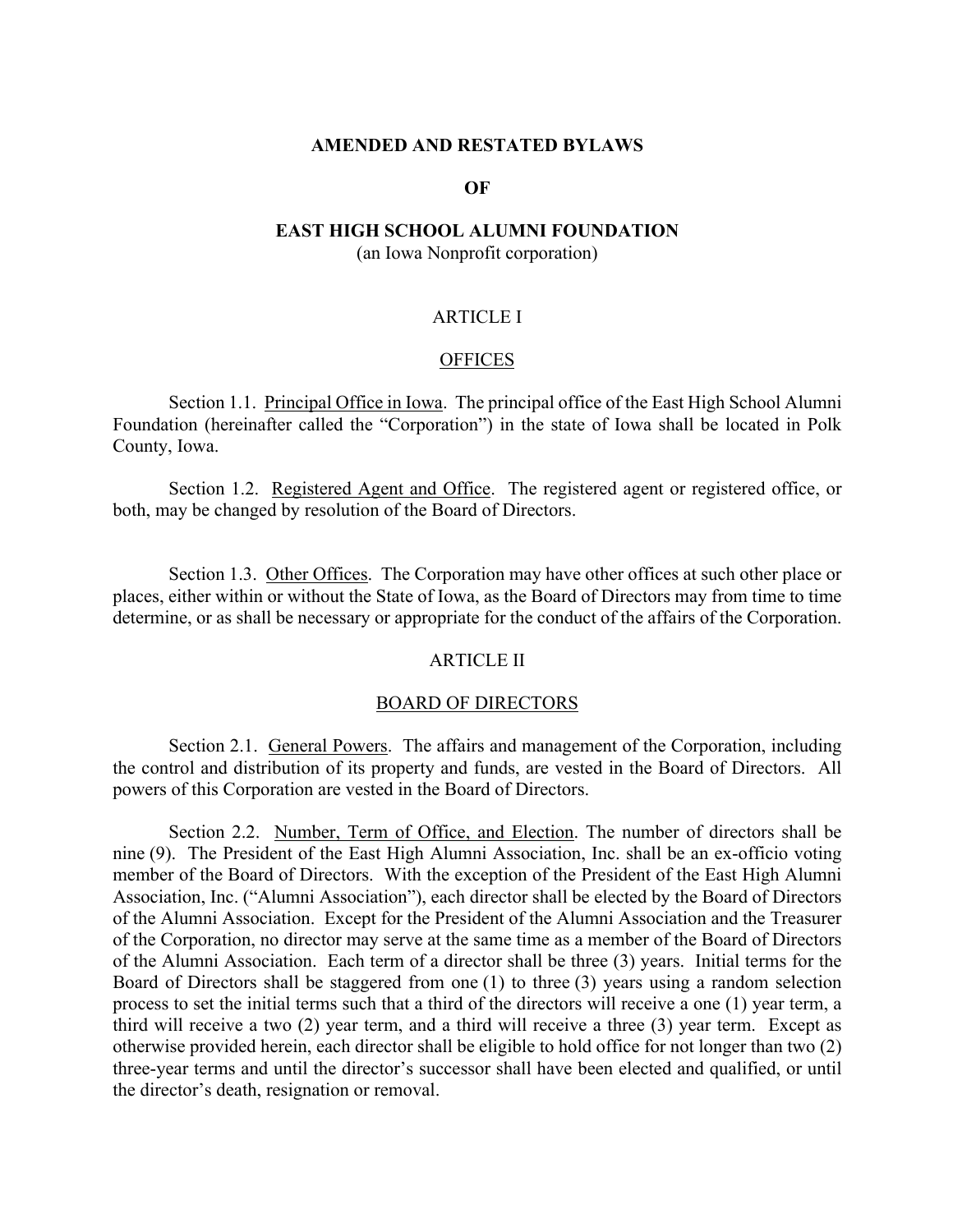Section 2.3. Quorum and Manner of Acting. A majority of the directors shall constitute a quorum for the transaction of business; but, if at any meeting of the Board there be less than a quorum present, a majority of the directors may adjourn the meeting, from time to time, until a quorum shall be present. Notice of any adjourned meeting need not be given. At all meetings of directors, a quorum being present, the act of the majority of the directors present at the meeting shall be the act of the Board of Directors, unless the act of a greater number is required by law, the Articles of Incorporation, or these Bylaws. No director may vote by proxy.

Section 2.4. Resignation and Removal. Any director of the Corporation may resign at any time by giving written notice to the Board of Directors, President, or Vice President of the Corporation. The resignation of any director shall take effect upon receipt of notice thereof or at such later date as shall be specified in such notice; and, unless otherwise specified therein, the acceptance of such resignation shall not be necessary to make it effective. A director shall be subject to removal for cause, by a vote of two-thirds of the directors.

Section 2.5. Vacancies. Any vacancy occurring in the Board of Directors through death or resignation shall be filled by action of the Board of Directors. A director so appointed to fill a vacancy shall be appointed for the un expired term of his or her predecessor in office and until the appointment of his or her successor.

Section 2.6. Number of Directors Increased. In case the number of directors is increased by amendment to these Bylaws, the directorship to be filled by reason thereof shall be filled by appointment by the Board of Directors. Any director so appointed shall serve until the election of his or her successor.

Section 2.7. Place of Meetings, etc. Except as provided in Section 2.8, the Board of Directors may hold its meetings and keep the books and records of the Corporation at such place or places within the State of Iowa, as the Board may from time to time determine. A director may participate in any meeting by any means of communication, including, but not limited to telephone conference call, by which all directors participating may simultaneously hear each other during the meeting. A director participating in a meeting by this means is deemed to be present in person at the meeting.

Section 2.8. Annual and Regular Meetings. The annual meeting of the Board of Directors shall be held in May of each year (or such other month determined by the Board of Directors) and there shall also be regular quarterly meetings at such time and place as the Board of Directors shall designate, and notification of such meetings shall be given to each director of the Corporation in accordance with the notice provisions set forth in Section 2.9.

Section 2.9. Special Meetings; Notice. Special meetings of the Board of Directors shall be held whenever called by the President or by one-third (1/3) or more of the directors upon their written request. Notice of each such meeting shall be communicated to each director at least two (2) days before the date on which the meeting is to be held. Notice may be communicated in person, by mail, or other method of delivery, including by electronic transmission. Notice is effective (a) when personally delivered; (b) five (5) days after deposit in the United States mail, if mailed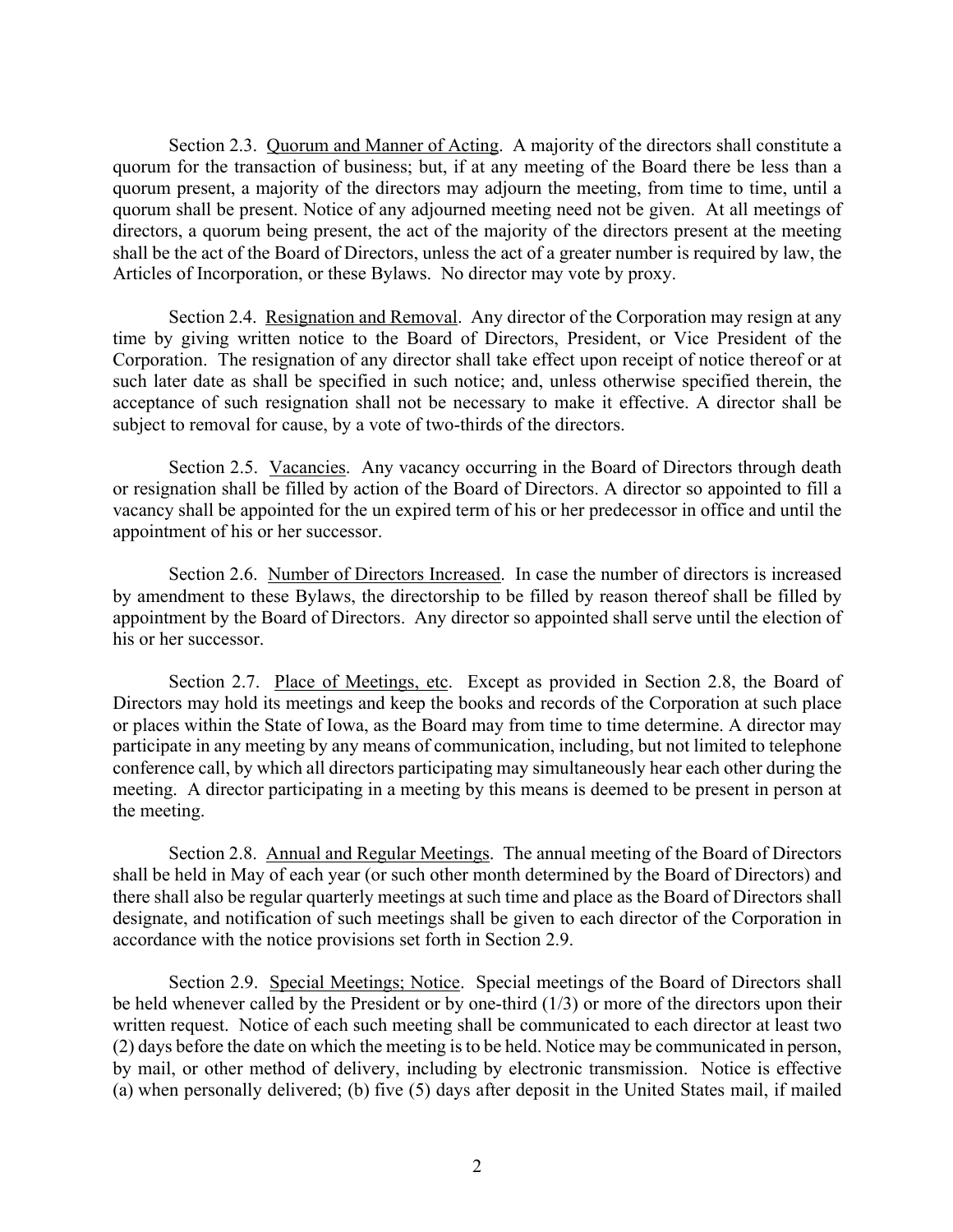postpaid and correctly addressed to the director's address shown in the Corporation's current record; or (c) when electronically transmitted to a director. Each notice shall state the date, time and place of the meeting. Unless otherwise stated in the notice thereof, any and all business may be transacted at a special meeting. At any meeting at which every director shall be present, even without any notice, any business may be transacted.

Section 2.10 Waiver of Notice. A director may waive any notice required by law or these bylaws if in writing and signed by a director entitled to such notice, whether before or after the date and time stated in such notice. Such a waiver shall be equivalent to notice in due time as required by these bylaws. Attendance of a director at or participation in a meeting shall constitute a waiver of notice of such meeting, unless the director at the beginning of the meeting or promptly upon arrival objects to holding the meeting or transacting business at the meeting and does not thereafter vote for or assent to action taken at the meeting.

Section 2.11 Director's Assent Presumed. A director of the Corporation who is present at a meeting of its Board of Directors at which action on any corporate matter is taken is considered to have assented to the action taken unless (a) the director objects at the beginning of the meeting, or promptly upon arrival, to the holding the meeting or transacting of business at the meeting; or (b) the director dissents or abstains from the action and any of the following applies (i) the dissent or abstention is entered in the minutes of the meeting; or (ii) the director delivers notice in the form of a record of the director's dissent or abstention to the presiding officer of the meeting before the meeting's adjournment or to the corporation promptly after adjournment of the meeting. The right of dissent or abstention is not available to a director who votes in favor of the action.

# Section 2.12. Order of Business.

(a) At meetings of the Board of Directors, business shall be transacted in such order as the Board of Directors from time to time may determine by resolution.

At all meetings of the Board, the President, or in his or her absence the Vice President (in order of tenure), or in the absence of the President and any Vice President, the longest tenured director, shal1 preside.

Section 2.13. Acting by Unanimous Consent. Any actions which may be taken at a meeting of the Board of Directors may be taken without a meeting of the Board, if a consent in writing setting forth the action so taken shall be signed by all the directors entitled to vote with respect to the subject matter thereof. Action taken under this section is effective when the last director signs the consent, unless the consent specifies a different effective date. Written consents may be delivered to the Corporation by electronic transmission. A director's consent may be withdrawn by a revocation signed by the director and delivered to the Corporation prior to the delivery to the Corporation of unrevoked written consents signed by all of the directors.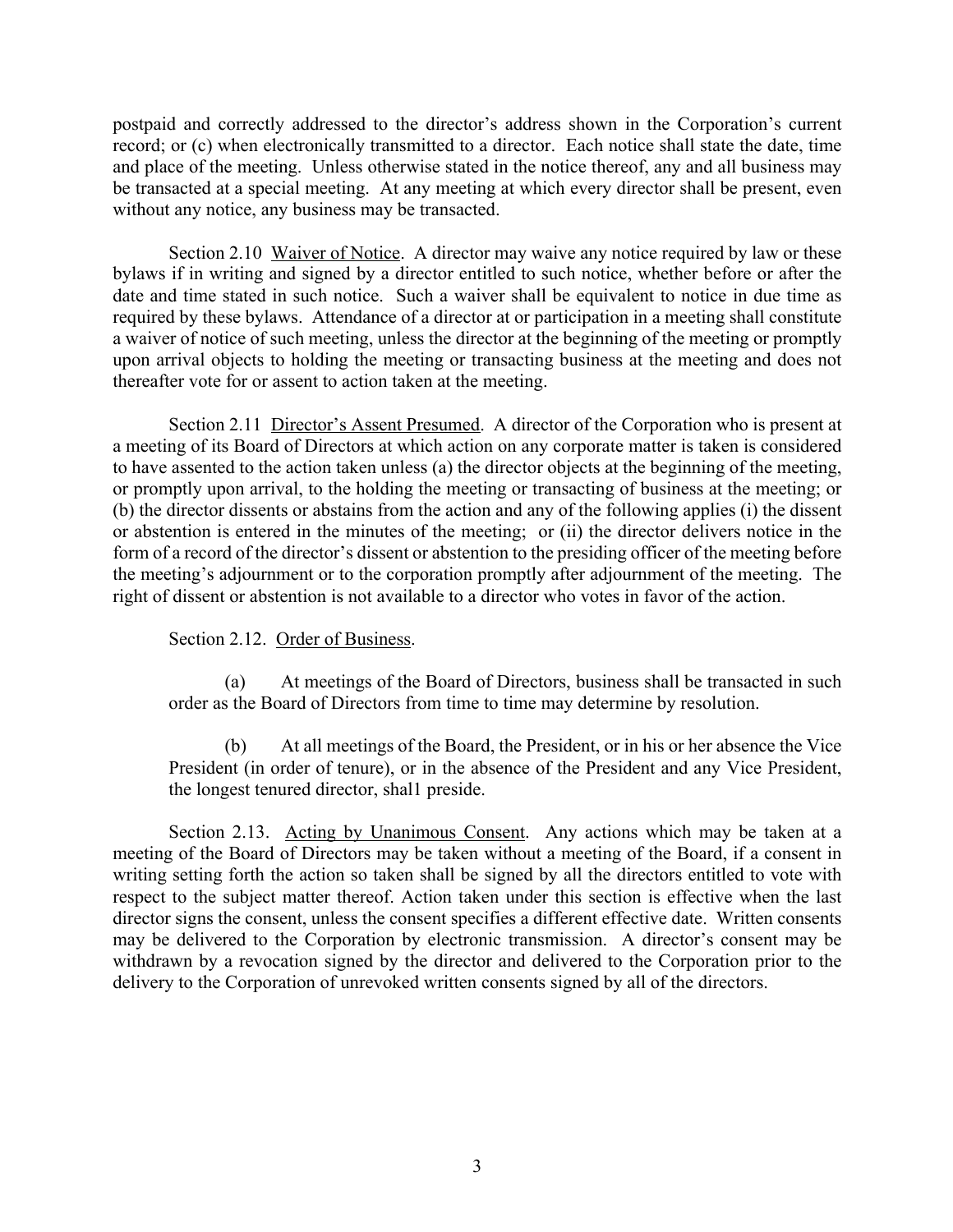# Section 2.14. Committees.

(a) Board Committees. The Board of Directors, by resolution adopted by a majority of the directors in office, may designate and appoint one or more Board committees, each of which shall consist of two (2) or more directors, which committees, to the extent provided in the resolution, shall have and exercise the authority of the Board of Directors in the management of the Corporation; provided, however, that no such committee shall have the authority of the Board of Directors in reference to authorized distributions; approving or approving dissolution, merger, or the sale, pledge, or transfer of all or substantially all of the Corporation's assets, electing, appointing, or removing directors or filling vacancies on the board or any of its committees; or adopting, amending, or repealing the Articles of Incorporation or Bylaws. The appointment of any such committee and the delegation of authority shall not operate to relieve the Board of Directors of any responsibility imposed upon it by law. Each committee shall fix its own rules governing the conduct of its activities as the Board of Directors may request.

(b) Finance Committee. There shall be a Finance Committee that shall have no less than three (3) members, which members shall include the Treasurer and such other directors as shall be appointed by the Board. The Finance Committee shall have authority to act on the following matters: (a) oversee the preparation of the Corporation's budget; (b) make financial reports as requested by the Board; (c) take action with respect to the fiscal affairs of the Corporation; (d) serve as an audit committee; and (e) determine in January of each year the dollar amount for such year to be awarded for scholarships and grants, which shall be subject to approval by the Board of Directors. The Finance Committee also shall cause to be established and maintain a complete accounting system which among other things, shall be subject to the applicable laws and rules and regulations of any regulatory body. The Finance Committee shall regularly report on the financial condition of the Corporation and provide written financial reports to the Board of Directors. The Treasurer shall be the chair of the Finance Committee.

(c) Advisory Committees. Other committees not having and exercising the authority of the Board of Directors in the management of the Corporation may be designated by a resolution adopted by a majority of the directors present at a meeting at which a quorum is present. Any member may be removed by the persons authorized to appoint such member whenever in their judgment the best interests of the Corporation shall be served by such removal. Each committee shall be chaired by a director.

(d) Committee Chairs. Only a member of the Board of Directors may serve as a chair of a committee.

# ARTICLE III

# **OFFICERS**

Section 3.1. Number. The officers of the Corporation shall be a President, one or more Vice Presidents, Secretary and Treasurer, and such other officers as may be appointed in accordance with the provisions of Section 3.3 of this Article III. Two or more offices, except those of President and Vice-President, may be filled by the same person. In its discretion, the Board of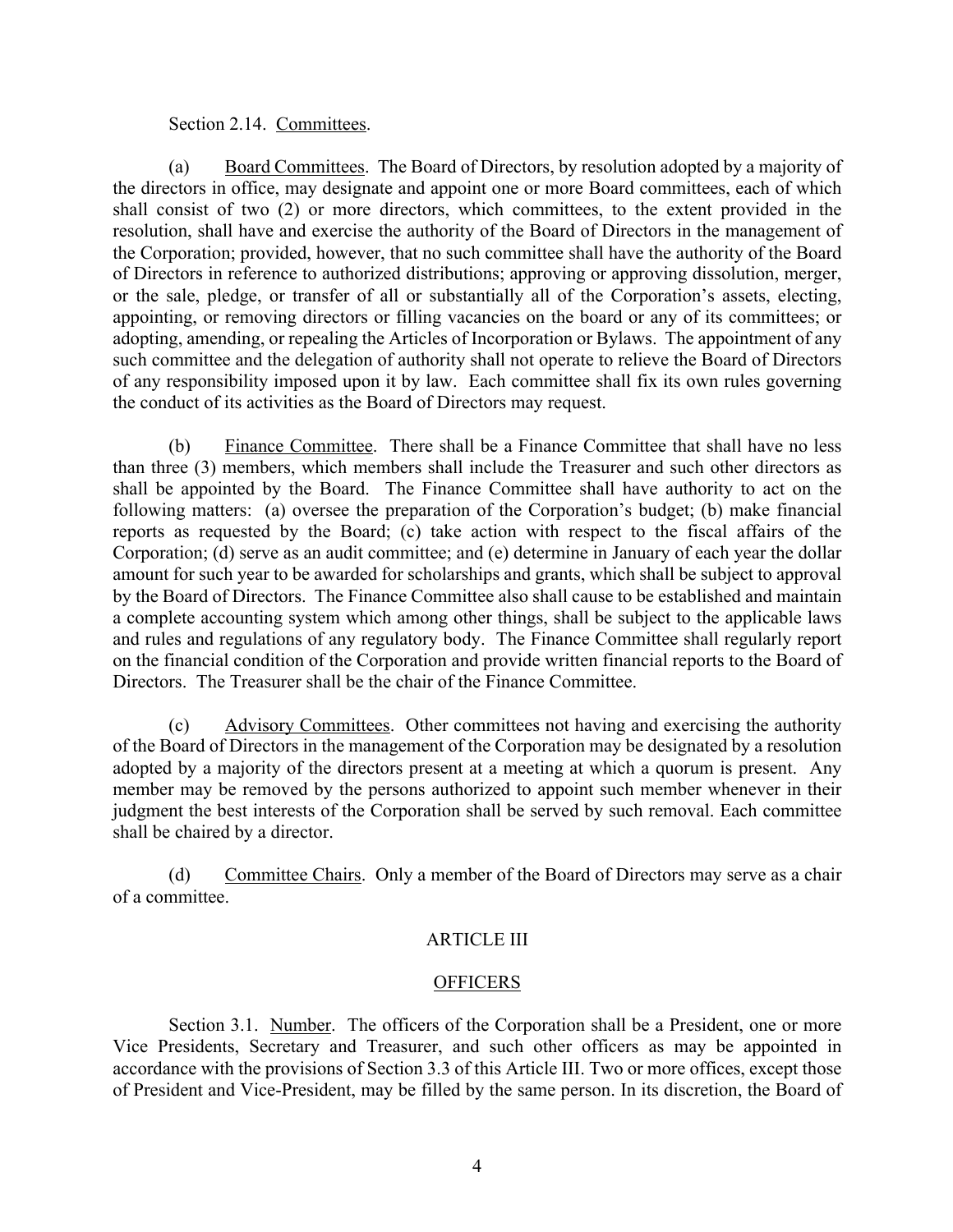Directors, by a vote of a majority thereof, may leave unfilled for any such period as it may fix, an office except those of President, Treasurer and Secretary.

Section 3.2. Election, Term of Office, and Qualification. The officers of the Corporation shall be chosen annually by the Board of Directors at its annual meeting, except that the term of the President shall be two (2) years. Each such officer shall hold office until the next succeeding annual meeting of the Board of Directors and until his or her successor shall have been duly chosen and shall qualify or until his or her death or until he or she shall resign or be removed. None of the officers need be directors.

Section 3.3. Subordinate Officers and Agents. The Board of Directors may appoint such other officers or agents as it may deem necessary or advisable, from time to time, to hold office for such period, have such authority to perform such duties as the Board of Directors, from time to time, may determine. The Board of Directors may delegate to any officer or agent the power to appoint any such subordinate officers or agents and to pre scribe their respective terms of office, authorities and duties.

Section 3.4. Removal. Any officer may be removed by the Board of Directors at any time with or without cause, but such removal shall be without prejudice to the contract rights, if any, of the person so removed. An officer may be removed at any time with or without cause by any of the following: (a) the Board of Directors; (b) the officer who appoints such officer, unless these Bylaws or the Board of Directors provide otherwise; or (c) any other officer if authorized by these Bylaws or the Board of Directors.

Section 3.5. Resignations. Any officer may resign at any time by giving written notice of such resignation to the Board of Directors, the President, or to the Vice President. Any such resignation shall take effect upon receipt of such notice or at any later time specified therein, and unless otherwise specified therein, the acceptance of such resignation shall not be necessary to make it effective.

Section 3.6. Vacancies. A vacancy in any office by reason of death, resignation, removal, disqualification, or any other cause, shall be filled by the Board of Directors.

Section 3.7. President. The President shall be the chief executive officer of the Corporation and, subject to the control of the Board of Directors, he or she shall have general and complete management and supervision of the operations of the Corporation, to retain and discharge all employees, and generally to manage and supervise the operations of the Corporation, including the investment of the corporate funds and properties. In general, he or she shall perform all duties incident to the office of President and see that all orders and resolutions of the Board of Directors are carried into effect. From time to time, he or she shall report to the Board of Directors all matters within his or her knowledge which the interests of the Corporation may require to be brought to their notice. He or she shall have authority to sign, execute and acknowledge all con tracts, checks, deeds, mortgages, bonds, leases, or other obligations on behalf of the Corporation as he or she may deem necessary or proper to be executed in the course of the Corporation's regular business, or which shall be authorized by the Board of Directors. He or she may sign in the name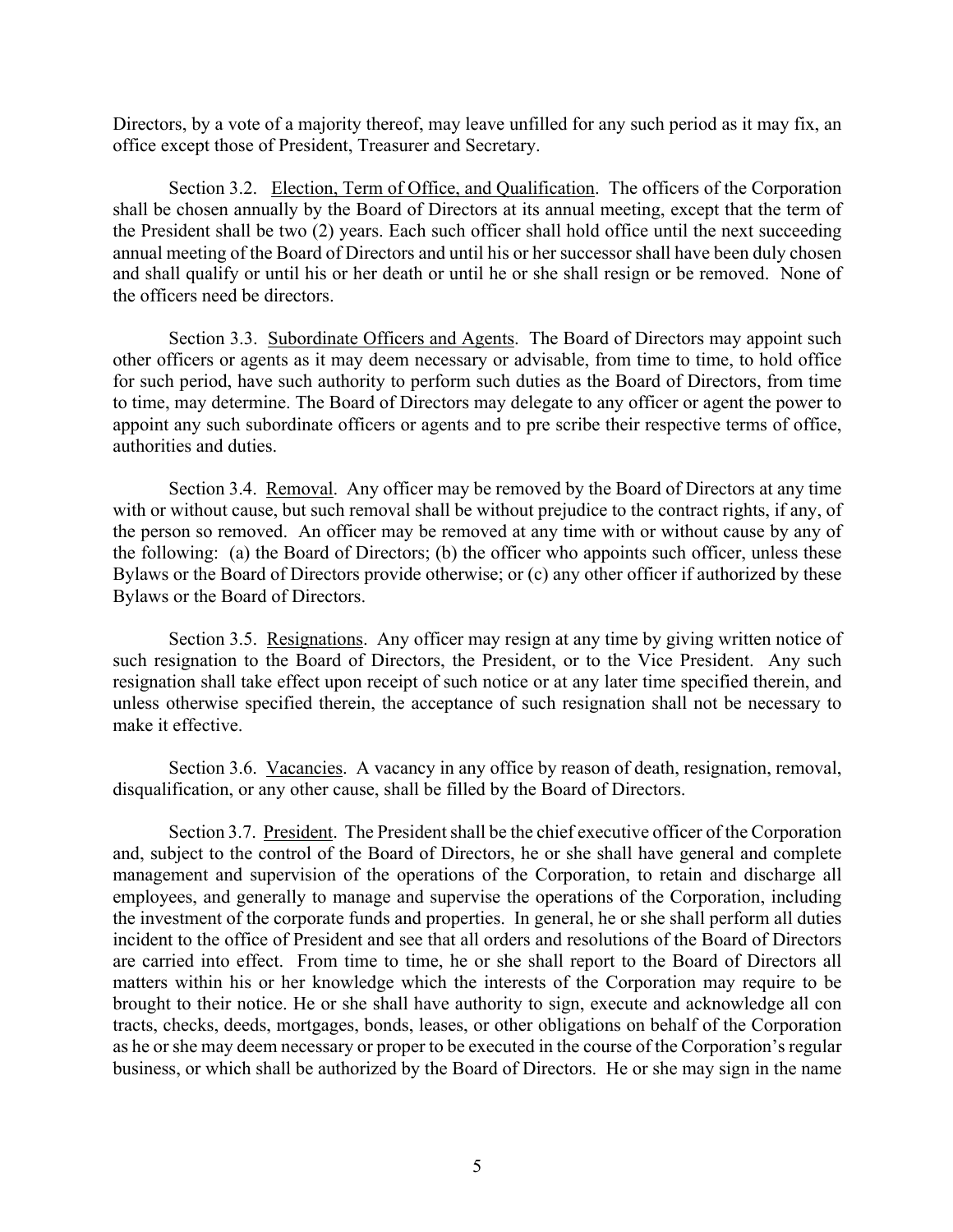of the Corporation reports and all other documents or instruments which are necessary or proper to be executed in the course of the Corporation's business. He or she shall perform such other acts and duties as are given to him or her by these Bylaws or as may be assigned to him or her, from time to time, by the Board of Directors.

Section 3.8. Vice Presidents. In the absence or disability of the President, or whenever requested by the President, the longest tenured Vice-President may perform all the duties of the President, and, when so acting, shall have all powers and be subject to all restrictions upon the President. The Vice-Presidents shall perform such other duties as are given to them by these Bylaws or as from time to time may be assigned to them by the Board of Directors or the President.

Section 3.9. Secretary. The Secretary shall:

(a) record all the proceedings of the meetings of the Board of Directors in a book to be kept for that purpose; with the statute;

(b) cause all notices to be duly given in accordance with the provisions of these Bylaws and as required by statute;

(c) be custodian of the records;

(d) see that the books, records, statements, and other documents and records required by statute are properly kept and filed; and

(e) in general, perform all duties incident to the office of Secretary and such other duties as are given to him or her by these Bylaws or as may be assigned to him or her, from time to time, by the Board of Directors or the President.

Section 3.10. Treasurer. The Treasurer, who shall also serve as the treasurer of the Alumni Association, shall:

(a) have charge of and supervision over and be responsible for the funds, securities, receipts and disbursements of the Corporation;

(b) cause the money or other valuable effects of the Corporation to be deposited in the name and to the credit of the Corporation in such banks or trust companies or with such bankers or other depositories as shall be selected in accordance with Section 5.5, or to be otherwise dealt with in such manner as the Board of Directors may direct;

(c) cause the funds of the Corporation to be disbursed by checks or drafts upon the authorized depositories of the Corporation, and cause to be taken and preserved proper vouchers for all money disbursed;

(d) render to the President or the Board of Directors whenever requested, a statement of the financial condition of the Corporation and of all his or her transactions as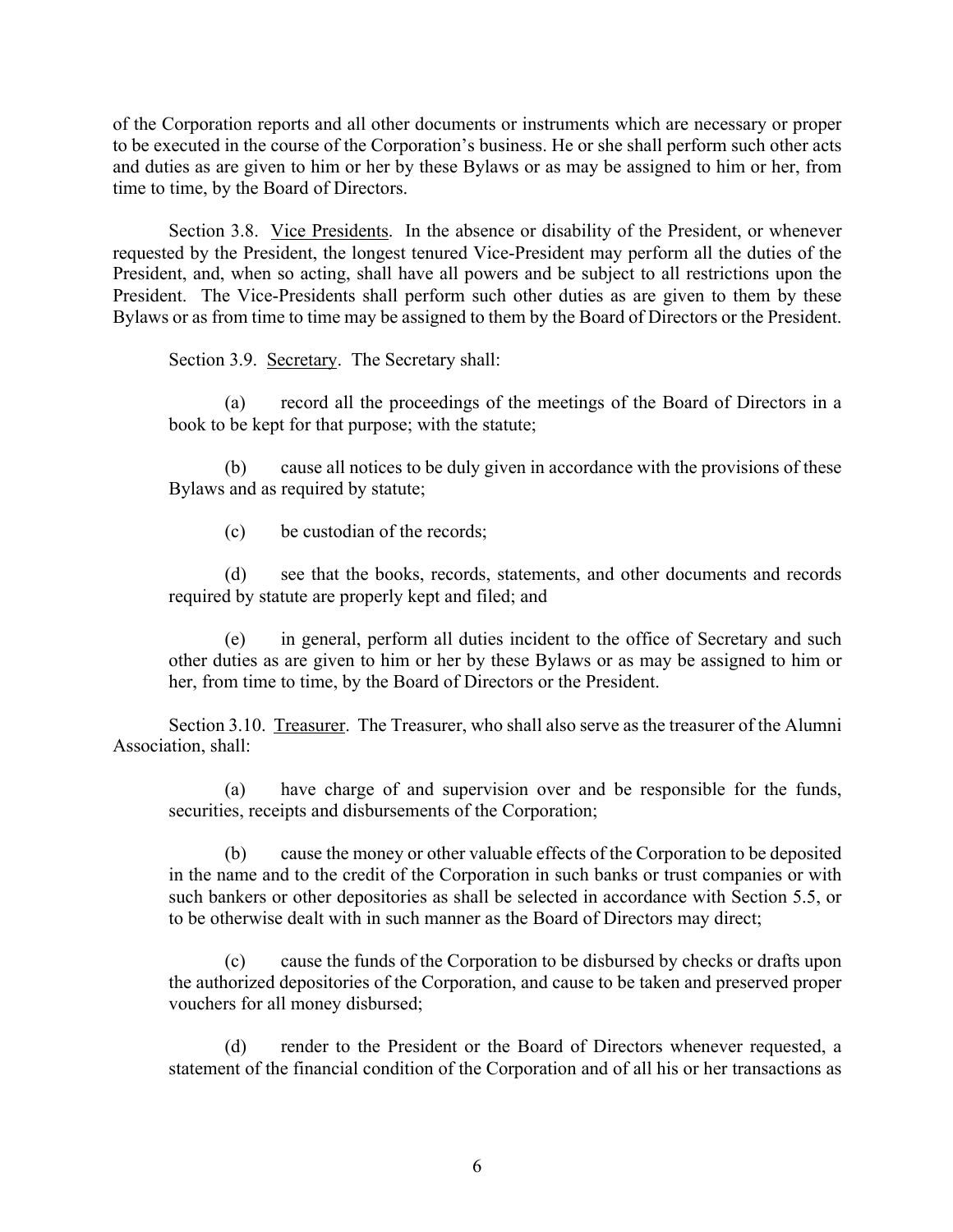Treasurer, and render a full financial report at the annual meeting of the Board of Directors, if called upon to do so;

(e) cause to be kept, at such place as the Board of Directors may determine, correct books of account of all its business and transactions, such books to be available to any director upon application at such place during business hours;

(f) be empowered, from time to time, to require from all officers or agents of the Corporation reports or statements giving such information as he or she may desire with respect to any and all financial transactions of the Corporation; and

(g) in general, perform all duties incident to the office of Treasurer and such other duties as are given to him or her by the Board of Directors or the President.

Section 3.10. Assistants. There shall be such number of Assistant Secretaries and Assistant Treasurers as the Board of Directors may from time to time authorize and appoint. The Assistant Secretaries and Assistant Treasurers, in general, shall perform such duties as shall be assigned to them by the Secretary, or the Treasurer, respectively, or by the President or the Board of Directors. The Board of Directors shall have the power to appoint any person to act as assistant to any other officer, or to perform the duties of any other officer, whenever for any reason it is impracticable for such officer to act personally, and such assistant or acting officer so appointed shall have the power to perform all the duties of the office to which he or she is so appointed to be assistant, or as to which he or she is so appointed to act, except as such power may be otherwise defined or restricted by the Board of Directors.

#### ARTICLE IV

# SCHOLARSHIP AND GRANT PROGRAM

The Board of Directors of the Corporation shall prepare and unanimously adopt a definitive written program describing the method by which the Corporation shall receive and employ funds and properties to initiate and thereafter make available scholarships and grants to graduates of East High School, Des Moines, Iowa, all in accordance with the Articles of Incorporation and these Bylaws. The Directors will determine by vote the amount to be awarded each year by the Foundation as well as take any action on recommendations of the Alumni Association Scholarship and Grant Program Committee with regard to scholarships and grants.

## ARTICLE V

# ACCEPTANCE OF DONATIONS, BEQUESTS, AND DEVISES, EXECUTION OF INSTRUMENTS, AND DEPOSIT OF CORPORATE FUNDS

Section 5.1. Acceptance of Donations. Bequests, and Devises. The President or Vice-President may accept any and all unconditional and unrestricted bequests, devises and donations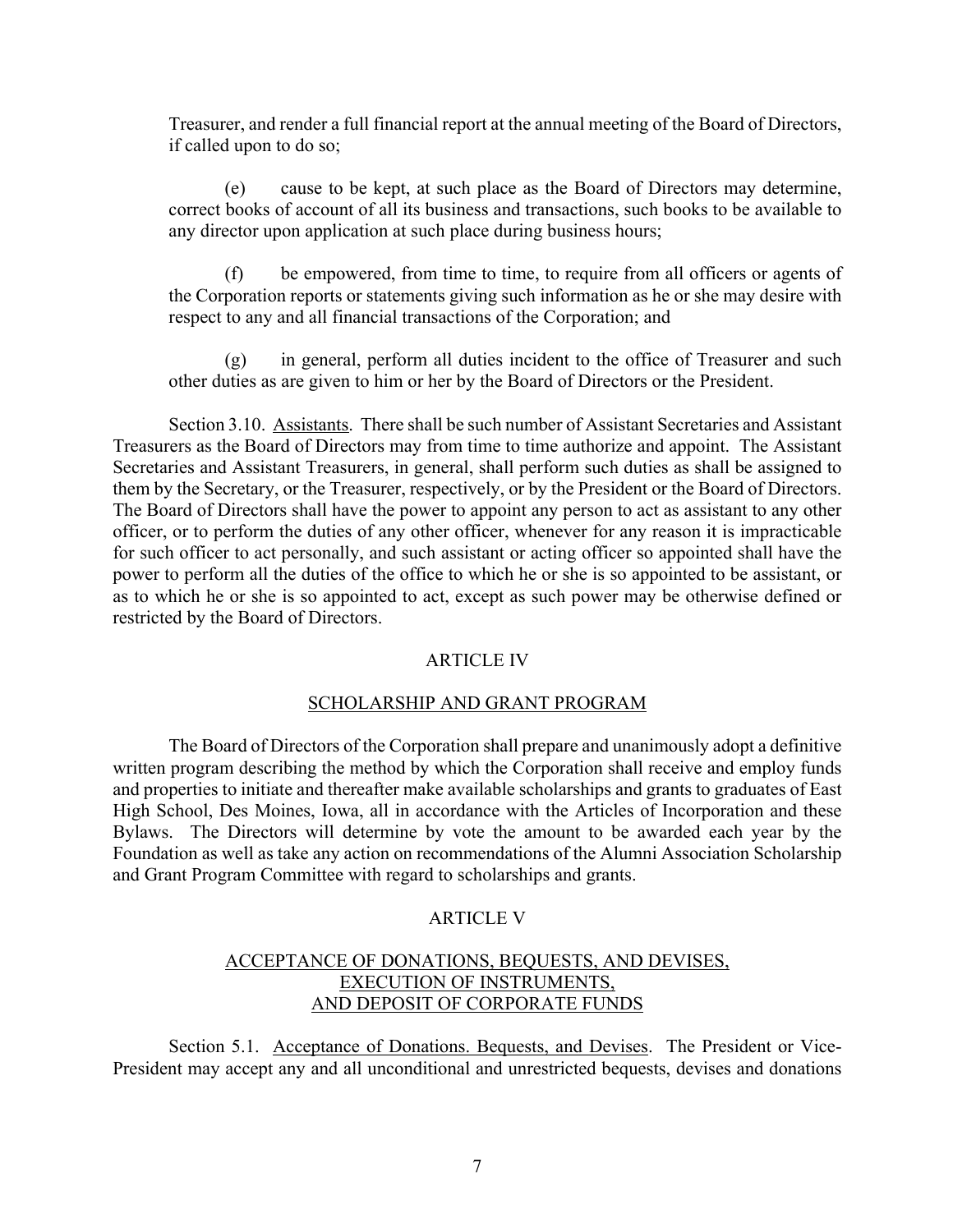of money and property made to the Corporation and, with the prior approval of the Board of Directors, may accept any other donations, bequests and devises.

Section 5.2. Execution of Instruments. All instruments of assignment, transfer, conveyance, release and contract requiring execution by the Corporation, shall be signed by any authorized officer or agent provided, however, that such person or persons may delegate, from time to time, by instruments in writing, all or any part of such authority to any other person or persons, if authorized to do so by vote of the Board of Directors.

Section 5.3. Transfer of Real Estate. Unless authorized by the Board of Directors, no right or interest of any kind or nature in and to any real estate or lease of real estate shall be either (a) sold, assigned, transferred, conveyed or otherwise disposed of or mortgaged or encumbered in any manner; or (b) acquired, either by purchase, lease or otherwise, by the Corporation.

Section 5.4. Deposits. All funds of the Corporation, not otherwise employed, shall be deposited from time to time to its credit in such banks or other depositories as the Board of Directors may select.

Section 5.5. Checks, Drafts, etc. All notes, drafts, acceptances, checks, endorsements or the Corporation whatsoever shall be signed by such officer or officers, or such agent or agents, of the corporation and in such manner as the Board of Directors, from time to time, may determine. Endorsements for deposit to the credit of the Corporation, in any of its duly authorized depositories, shall be made in such manner as the Board of Directors may from time to time determine.

#### ARTICLE VI

#### INDEMNIFICATION

Section 6.1 Indemnification. Subject to the limitations and conditions provided in the Corporation's articles of incorporation, the Revised Iowa Nonprofit Corporation Act, and this Article VI, each person ("Indemnified Person") who was or is made a party or is threatened to be made a party to or is involved in any threatened, pending or completed action, suit or proceeding, whether civil, criminal, administrative, arbitrative or investigative ("Proceeding"), or any appeal in such a Proceeding or any inquiry or investigation that could lead to such a Proceeding, by reason of the fact that was or is a director or an officer of the Corporation or the Indemnified Person was or is the legal representative of or a manager, director, officer, partner, venturer, proprietor, trustee, employee, agent or similar functionary of a director or of an officer of the Corporation, shall be indemnified by the Corporation against judgments, penalties (including excise and similar taxes and punitive damages), fines, settlements and reasonable costs and expenses (including, without limitation, attorneys' fees) actually incurred by such Indemnified Person in connection with such Proceeding in accordance with the articles of incorporation.

Section 6.2. Determinations. Any indemnification under Section 6.1 (unless ordered by a court) shall be made by the Corporation only as authorized in the specific case, upon a determination by the court that indemnification is proper in the circumstances because such person has met the applicable standard of conduct set forth in the articles of incorporation and herein.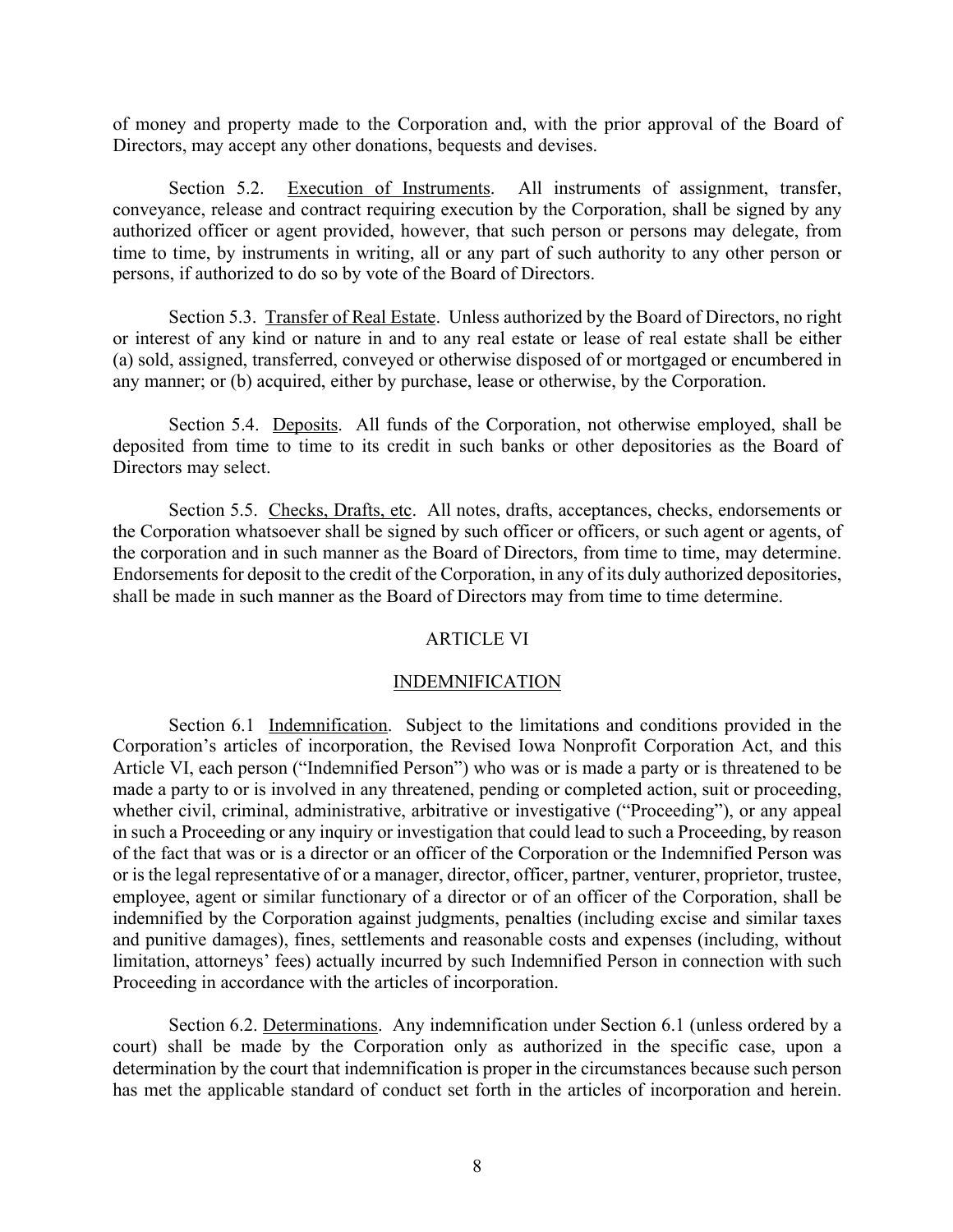Such determination shall be made in accordance with the procedures established in the Revised Iowa Nonprofit Corporation Act.

Section 6.3. Advance Payment. The right to indemnification conferred by the articles of incorporation and this Article VI shall include the right to be paid or reimbursed by the Corporation for the reasonable expenses incurred in advance of the final disposition of the Proceeding and without any determination as to the Indemnified Person's ultimate entitlement to indemnification; provided, however, that the payment of such expenses incurred in advance of the final disposition of a Proceeding shall be made only upon delivery to the Corporation of a written affirmation of Indemnified Person's good faith belief that the Indemnified Person has met the standard of conduct necessary for indemnification under the articles of incorporation and this Article VI and a written undertaking, by or on behalf of such Indemnified Person, to repay all amounts so advanced if it shall ultimately be determined that such Indemnified Person is not entitled to be indemnified under the articles of incorporation and this Article VI or otherwise.

Section 6.4. Insurance. The Corporation may purchase and maintain insurance on behalf of any person who is or was a director, officer, employee, committee member, or agent of the Corporation, or is or was serving at the request of the Corporation as a trustee, director, officer, employee, committee member, or agent of another corporation, partnership, joint venture, trust, or other enterprise against any liability asserted against him or he and incurred by him or her in any such capacity or arising out of his or her status as such, whether or not the Corporation would have the power to indemnify him or her against such liability under the provisions of this Article.

#### ARTICLE VII

### MISCELLANEOUS PROVISIONS

Section 7.1. Corporate Seal. The Corporation shall not adopt an official seal.

Section 7.2. Fiscal Year. The fiscal year of the Corporation shall be January 1 through December 31.

Section 7.3. Voting of Stocks owned by the Corporation. In the absence of a resolution of the Board of Directors to the contrary, the President of the Corporation or a Vice President acting within the scope of his or her authority, as provided in Section 8 of Article III of these Bylaws, are authorized and empowered, on behalf of the Corporation, to attend, vote and grant discretionary proxies to be used at any meeting of shareholders or stockholders of an corporation in which this Corporation holds or owns shares of stock and in that connection, on behalf of this Corporation, to execute a waiver of notice of any such meeting. The Board of Directors shall have authority to designate any officer or person as a proxy or attorney-in-fact to vote shares of stock in any other corporation in which this Corporation may own or hold shares of stock.

Section 7.4. Director's Access to Records. A director is entitled to inspect and copy the books, records, and documents of the Corporation at any reasonable time to the extent reasonably related to the performance of the director's duties as a director, including any duties as a member